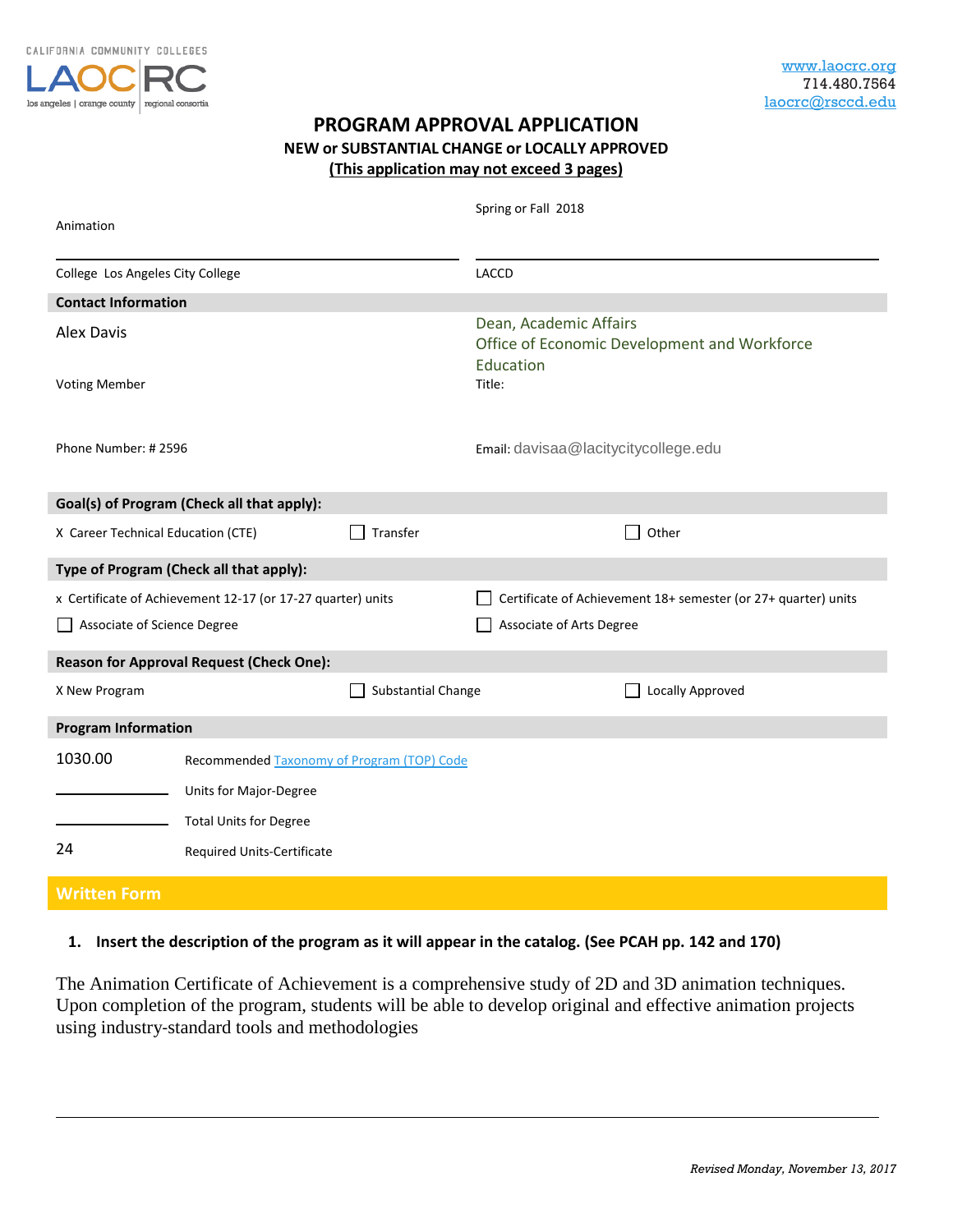

**2. Provide a brief rationale for the program.**

**It makes utmost sense for our college, given our location in the middle of Hollywood, and our demographics (we attract professionals who want to brush up their skill sets, and students from surrounding HighSchools) to offer this certificate . We this application for a Certificate of Achievement in Animation we are paying heed to our students' requests for animation courses and a certificate. We are also collaborating with Cinema, to create courses and a certificate that will benefit all of our students. Our art program prides itself on providing our students with a strong foundation in traditional art making-- skills that we will drawing on in illustration based animation.**

**3. Summarize the Labor Market Information (LMI) and employment outlook (including citation for the source of the data) for students exiting the program. (See PCAH pp. 85-88, 136, 147, 148, 165, 168, and 176)**

Quoting from the Bureau of Labor Statistics (United States Department of Labor) below it is clear that the job prospects for someone with a background in animation is extremely positive, especially in California: see wages and job skill applicability

| State           | <b>Employment</b><br>(1) | <b>Employment</b><br>per thousand<br>jobs | Location<br>quotient (9) | <b>Hourly mean</b><br>waqe | <b>Annual mean</b><br>wage (2) |
|-----------------|--------------------------|-------------------------------------------|--------------------------|----------------------------|--------------------------------|
| California      | 10,910                   | 0.68                                      | 3.22                     | \$39.75                    | \$82,680                       |
| <b>New York</b> | 1,960                    | 0.22                                      | 1.02                     | \$35.25                    | \$73,310                       |
| Washington      | 1,800                    | 0.59                                      | 2.76                     | \$36.60                    | \$76,130                       |
| <b>Texas</b>    | 1,720                    | 0.15                                      | 0.69                     | \$34.13                    | \$70,990                       |
| Georgia         | 1,430                    | 0.34                                      | 1.60                     | \$26.57                    | \$55,260                       |

States with the highest employment level in this occupation:

| Employment $(1)$ Employment Mean hourly Mean annual Wage RSE $(3)$ | <b>RSE (3)</b> | wage    | wage $(2)$ |          |
|--------------------------------------------------------------------|----------------|---------|------------|----------|
| 29,810                                                             | 4.0 %          | \$34.71 | \$72,200   | $1.2 \%$ |

Percentile wage estimates for this occupation:

| <b>Percentile</b>                                  | 10%                | 25% | 50%<br>(Median) | 75%     | 90%                  |
|----------------------------------------------------|--------------------|-----|-----------------|---------|----------------------|
| Hourly Wage                                        | $$18.52$   \$23.71 |     | \$31.40         | \$43.49 | \$55.75              |
| Annual Wage $(2)$   \$38,520   \$49,320   \$65,300 |                    |     |                 |         | $$90,450$ $$115,960$ |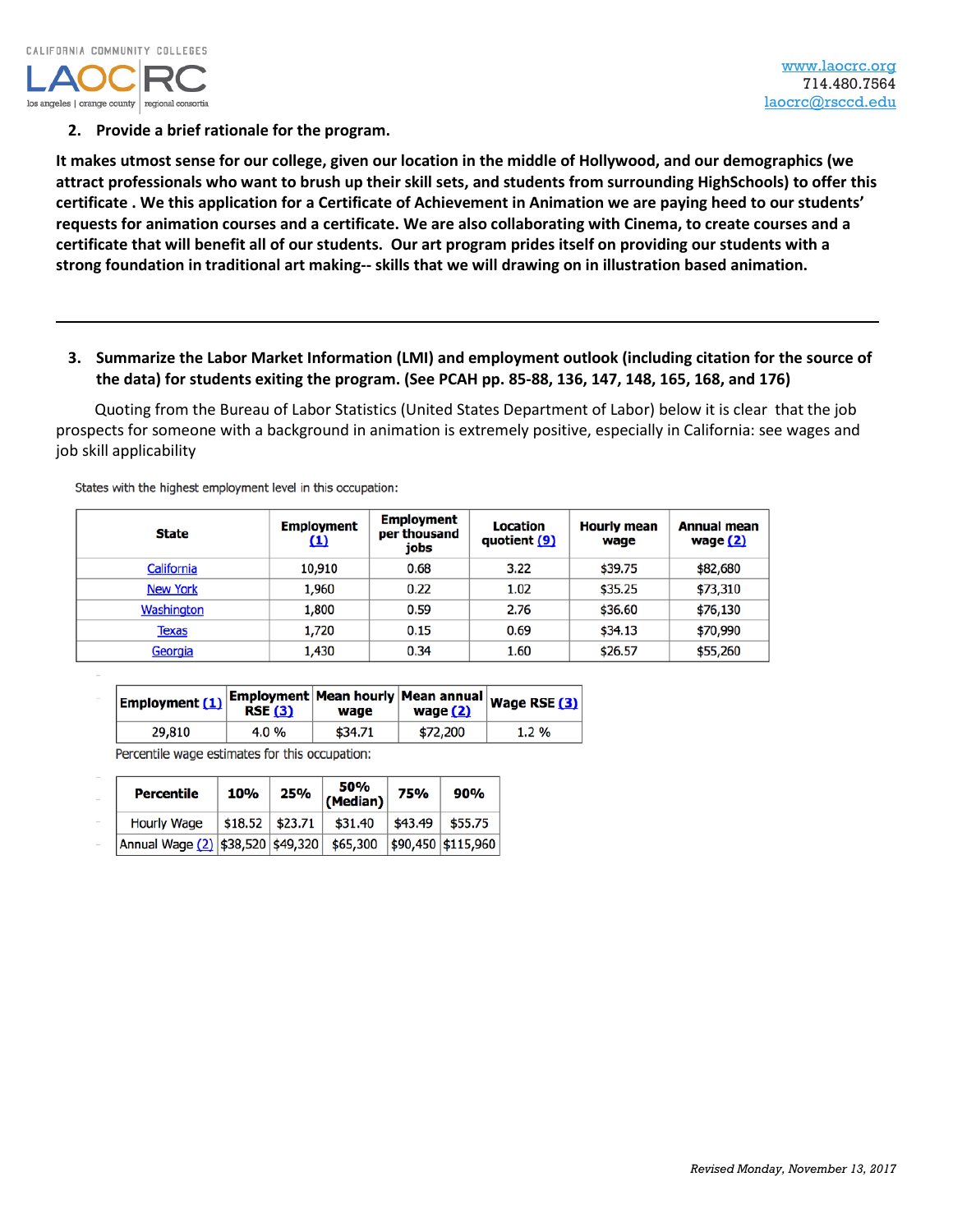

Industries with the highest levels of employment in this occupation:

| <b>Industry</b>                                     | <b>Employment</b><br>$\bf{1}$ | Percent of<br>industry<br>employment | <b>Hourly mean</b><br>wage | <b>Annual mean</b><br>wage (2) |
|-----------------------------------------------------|-------------------------------|--------------------------------------|----------------------------|--------------------------------|
| <b>Motion Picture and Video Industries</b>          | 8,530                         | 2.02                                 | \$36.36                    | \$75,630                       |
| <b>Computer Systems Design and Related Services</b> | 4,360                         | 0.22                                 | \$35.48                    | \$73,800                       |
| <b>Software Publishers</b>                          | 3,250                         | 0.95                                 | \$37.44                    | \$77,870                       |
| Advertising, Public Relations, and Related Services | 2,790                         | 0.57                                 | \$33.37                    | \$69,400                       |
| <b>Other Information Services</b>                   | 1,650                         | 0.64                                 | \$38.93                    | \$80,980                       |

Industries with the highest concentration of employment in this occupation:

| Industry                                            | <b>Employment</b><br>$\mathbf{I}$ | <b>Percent of</b><br>industry<br>employment | <b>Hourly mean</b><br>wage | <b>Annual mean</b><br>wage (2) |
|-----------------------------------------------------|-----------------------------------|---------------------------------------------|----------------------------|--------------------------------|
| <b>Motion Picture and Video Industries</b>          | 8,530                             | 2.02                                        | \$36.36                    | \$75,630                       |
| <b>Independent Artists, Writers, and Performers</b> | 870                               | 1.62                                        | \$36.03                    | \$74,940                       |
| <b>Software Publishers</b>                          | 3,250                             | 0.95                                        | \$37.44                    | \$77,870                       |
| <b>Specialized Design Services</b>                  | 990                               | 0.72                                        | \$27.68                    | \$57,570                       |
| <b>Other Information Services</b>                   | 1,650                             | 0.64                                        | \$38.93                    | \$80,980                       |

Top paying industries for this occupation:

| <b>Industry</b>                                    | <b>Employment</b><br>$\bf{1}$ | <b>Percent of</b><br>industry<br>employment | <b>Hourly mean</b><br>wage | <b>Annual mean</b><br>wage (2) |
|----------------------------------------------------|-------------------------------|---------------------------------------------|----------------------------|--------------------------------|
| <b>Travel Arrangement and Reservation Services</b> | 30                            | 0.02                                        | \$40.81                    | \$84,880                       |
| <b>Other Information Services</b>                  | 1,650                         | 0.64                                        | \$38.93                    | \$80,980                       |
| <b>Software Publishers</b>                         | 3,250                         | 0.95                                        | \$37.44                    | \$77,870                       |
| <b>Industrial Machinery Manufacturing</b>          | (8)                           | (8)                                         | \$36.49                    | \$75,900                       |
| <b>Motion Picture and Video Industries</b>         | 8,530                         | 2.02                                        | \$36.36                    | \$75,630                       |

## **4. List similar programs at other colleges in the Los Angeles and Orange County Region which may be adversely impacted. (There is space for 10 listings, if you need more, please contact [laocrc@rsccd.edu\)](mailto:laocrc@rsccd.edu))**

| Linda Kallan        | Chair of Art, Animation and Art History at East LA College | in support     |
|---------------------|------------------------------------------------------------|----------------|
| Robert Slack        | Dean of Performing and Visual Art                          | in support     |
| <b>Curtis Stage</b> | Vice Chair overseeing Multimedia, Mission College          | in support     |
|                     | Genia Sumnik-Levins Chair of Visual Art, Valley College    | in Support     |
|                     | Peter Green Chair of Visual Art, Glendale College          | not in support |
|                     | Joseph Futtenr, Chair Of Visual Art, Pasadena City College | in support     |

**5. List all courses required for program completion, including core requirements, restricted electives and prerequisites. (There is space for 20 listings, if you need more, please contact [laocrc@rsccd.edu\)](mailto:laocrc@rsccd.edu). (See PCAH pp. 143 and 171)**